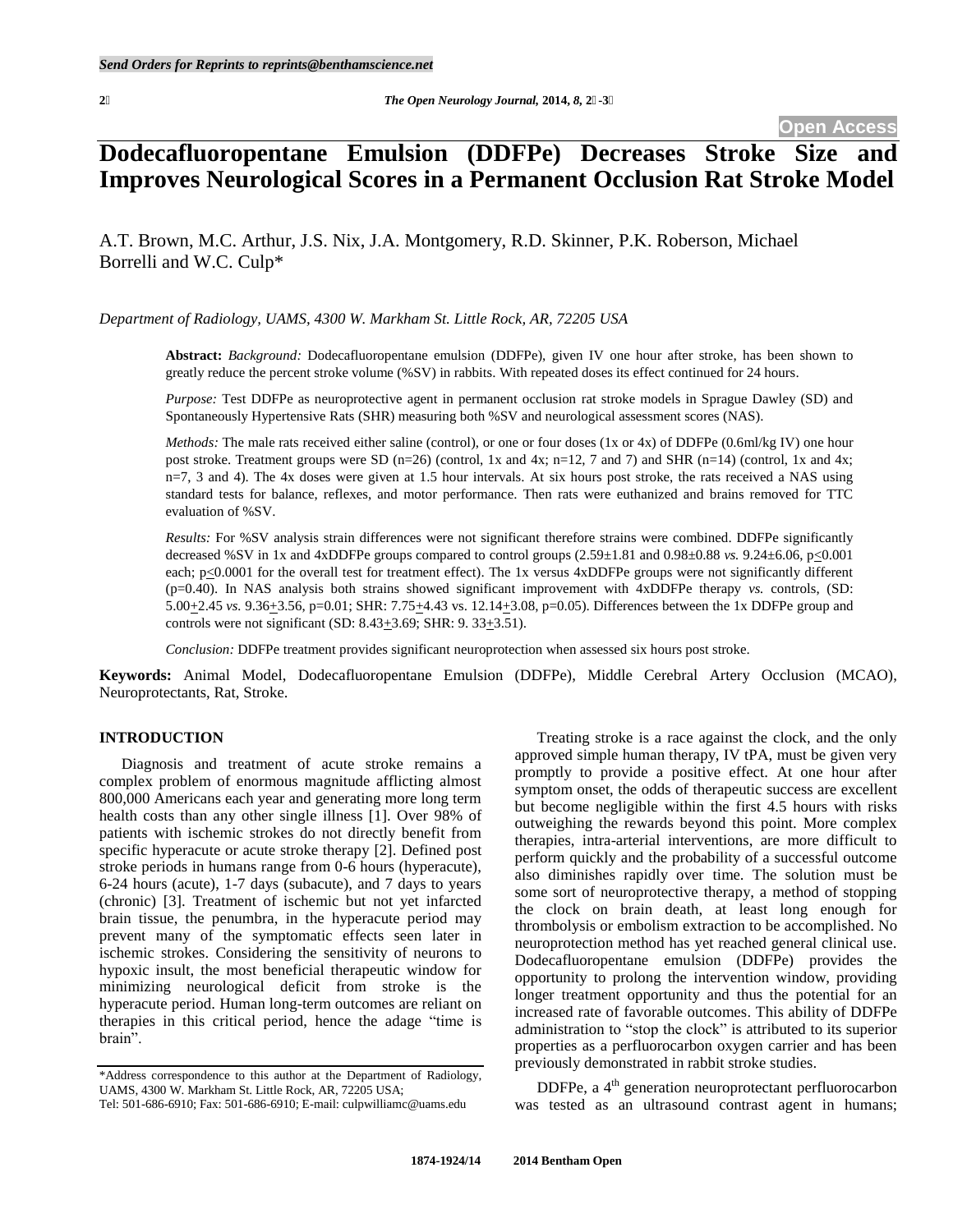however, it was also found to be highly efficient at oxygen and carbon dioxide transportation *in vivo* [4, 5]. It is the best of the perfluorocarbons in oxygen transportation, probably due to its transition from liquid to gas phase (where oxygen transport dramatically increases) at 29.5°C. It was shown in rat, pig, and dog studies to be effective in prolonging life in acute blood loss [6-8], and produced >80% reductions in acute infarction following permanent embolic stroke in the rabbit embolic stroke model [9,10]. Repeated application of DDFPe in the rabbit over a 24 hour period markedly reduced stroke as measured by histologic and vital stains.

 No neuroprotection technique has yet been accepted into routine clinical care. Bringing DDFPe to human trials requires a second animal model. Therefore, we chose to test DDFPe in the well-developed rat permanent stroke model with its superior system of neurological tests.

 The rat middle cerebral artery occlusion (MCAO) model includes several surgical variations that have resulted in reproducible outcomes including excellent functional measurements and extent of infarction measurements [11]. Variability of outcomes is commonly encountered in different rat strains, different laboratories, and over time in both permanent and temporary MCAO models [7]. Costs, therapeutic sensitivity, and other factors impact the choice of rat strain for experimentation. Spontaneous Hypertensive Rats (SHR) often require more therapeutic effect than Sprague Dawley (SD) rats to demonstrate valid changes. This study measured the percent stroke volume (%SV) and detailed behavioral outcomes (NAS) in the critical 6 hour hyperacute period following a permanent unilateral MCAO in two strains of rats, the SD and the SHR.

#### **MATERIALS AND METHODOLOGY**

 All procedures were approved by the University of Arkansas for Medical Sciences IACUC and are in accordance with the standards set forth in the eighth edition of the Guide for the Care and Use of Laboratory Animals (National Academy of Sciences, The National Academies Press, Washington, D.C.). A total of n=26 SD (male, 300 g) and n=14 SHR (male, 250-300 g) were used (Harlan Laboratories, St. Louis, MO, USA). In addition nine SHR were used in initially optimizing the stroke model, and five SHR were discarded from the 4x DDFPe group due to technical difficulties; these were not included in the group numbers. The NAS measurement failed to be obtained on one SD control animal, but this animal is included in evaluation of %SV. Rats were anesthetized using isoflurane, initiation 3-4% and maintenance1-1.5% in  $O_2$  at 1 L/min. Body temperature was maintained at  $37.5\pm0.5$  °C.

#### **MCAO Surgery**

The permanent MCAO model is a variation of the rat stroke model procedure and surgeries described by Tamura [12], Bederson *et al.* [13] and Brint *et al.* [14]. In brief, after a lateral craniotomy and incision of the *dura mater*, surgical exposure and cauterization of the middle cerebral artery and ipsilateral ligation of the common carotid artery was performed under anesthesia as above. After surgery the rats were allowed to recover.

## **Groups**

 MCAO rats were randomly placed in one of three groups; 1) control (saline diluent), or 2) one dose of 0.6 ml/kg  $(1x)$ DDFPe) of 2% DDFPe (NuvOx Pharma; Tucson, AZ, USA), or 3) four doses of 0.6 ml/kg DDFPe (4x DDFPe) at 90 minute intervals. All groups had tail vein or jugular vein IV catheters in place for administration of DDFPe or saline diluent and were given heparinized saline to prevent blockage of catheters. There were n=12, 7 and 7 SD rats; and n=7, 3 and 4 SHR rats, in the respective treatment groups. DDFPe was started at one hour following MCAO and repeated every 90 minutes for a total of 1 or 4 doses.

## **Neurological Assessment**

 The neurological assessment score (NAS) evaluation of animals after inducement of stroke provides a measure of behavioral deficit severity. The extent of ischemic injury to rat brain is frequently reported using the rat NAS [15] (Table **1**). The total score is a composite of motor, sensory, reflex, and balance tests and ranges from 0 (normal score) to 18 (maximal deficit score). Scores of 1-7 are considered mild, 8-12 moderate and 13-18 severe. Rats were tested for neurological deficits immediately prior to euthanasia. NAS values are used for comparison among the three treatment groups.

## **Euthanasia**

Rats were euthanized by placing them into an empty container that then received  $CO<sub>2</sub>$  from a tank source with a flow rate displacing up to 30% of the chamber volume per min for 4 min [16]. For a confirmation of death, a bilateral pneumothorax was performed.

#### **TTC Staining and Stroke Infarct Volume Measurement**

 After each rat was euthanized the brain was removed, cut into 0.2 cm thick sections, and stained at  $37^{\circ}$ C for 1 hour with the vital stain triphenyl tetrazolium chloride (TTC). TTC-stained sections were photographed and image analysis software was used to determine the stroke volume as a percent of total brain volume.

#### **Statistics.**

 Summary statistics for %SV and NAS are presented as mean+standard deviation. The influence of treatment and rat strain on %SV and NAS assessments were evaluated in general linear models using PROC GLM in SAS v. 9.3 (SAS Institute Inc., Cary, NC). Because of the unequal sample sizes, group differences were tested using the least squares means option in that procedure. The reported group comparisons were pre-planned and the p-values reported are not adjusted for multiple testing.

#### **RESULTS**

#### **Percent Stroke volume**

Since neither the strain nor the treatment-by-strain interaction terms were significant in the general linear model, (P=0.93, P=0.70 respectively) %SV was compared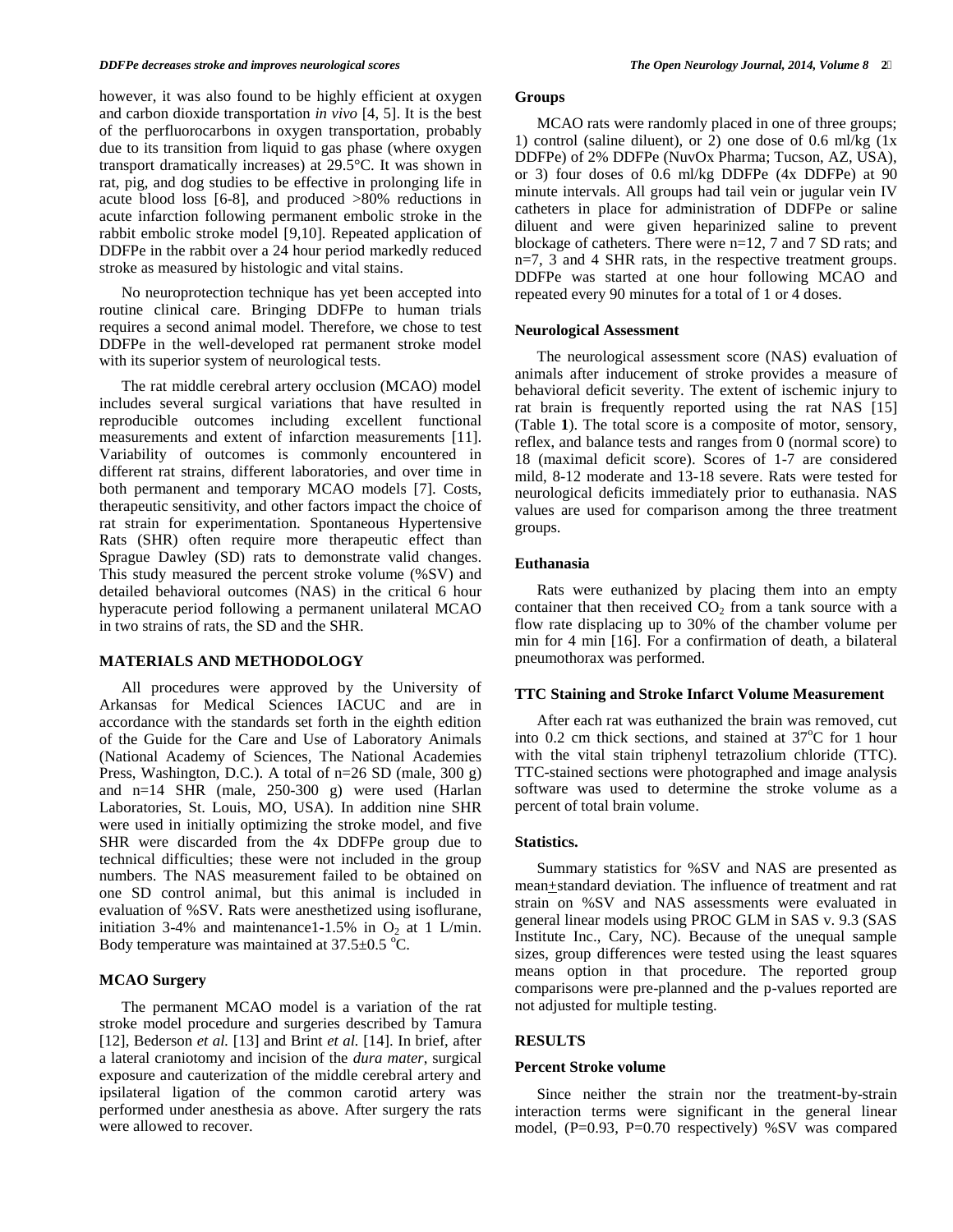| <b>Motor Test</b>                      |                                                                                         |                |
|----------------------------------------|-----------------------------------------------------------------------------------------|----------------|
| Raising rat off floor by the tail      |                                                                                         | Max 3 points   |
|                                        | Flexion of forelimb                                                                     | $\mathbf{1}$   |
|                                        | Flexion of hindlimb                                                                     | $\mathbf{1}$   |
|                                        | Head moved up $>100$ to vertical axis within 30 s                                       | $\mathbf{1}$   |
| Observe walking                        |                                                                                         | Max 3 points   |
|                                        | Normal walk                                                                             | $\Omega$       |
|                                        | Inability to walk straight                                                              | $\mathbf{1}$   |
|                                        | Circling toward the paretic side                                                        | $\overline{2}$ |
|                                        | Fall down to the paretic side                                                           | 3              |
| Sensory tests                          |                                                                                         | Max 2 points   |
|                                        | Placing test (visual and tactile test)                                                  | $\mathbf{1}$   |
|                                        | Withdrawal test-pinch digits to elicit limb withdrawal                                  | $\mathbf{1}$   |
| Beam balance tests                     |                                                                                         | Max 6 points   |
|                                        | Balances with steady posture                                                            | $\overline{0}$ |
|                                        | Grasps side of beam                                                                     | $\mathbf{1}$   |
|                                        | Hugs the beam; one limb falls down from the beam                                        | $\overline{2}$ |
|                                        | Hugs the beam; two limbs fall down from the beam or spins on beam $($ >60 sec $)$       | 3              |
|                                        | Attempts to balance on beam; falls off (>40 sec)                                        | $\overline{4}$ |
|                                        | Attempts to balance on beam; falls off (>20 sec)                                        | 5              |
|                                        | Falls off or No attempt to balance or hangs on the the beam (>20 sec)                   | 6              |
| Reflexes absent and abnormal movements |                                                                                         | Max 4 points   |
|                                        | Pinna reflex (head shake when lightly pinching the ear lobe [the pinna])                | $\mathbf{1}$   |
|                                        | Corneal reflex (eye blink when lightly touching the cornea with cotton wisp)            | $\mathbf{1}$   |
|                                        | Startle reflex (motor response to a brief noise from clapping hands not visable to rat) | $\mathbf{1}$   |
|                                        | Seizures or myoclonus or death                                                          | $\mathbf{1}$   |
| Maximum points                         |                                                                                         | 18             |

| Table 1. | Neurological assessment score points. |  |  |  |
|----------|---------------------------------------|--|--|--|
|----------|---------------------------------------|--|--|--|

across experimental groups without further consideration of strain. DDFPe significantly decreased %SV in the 1x and 4xDDFPe groups compared to the control group  $(2.59\pm1.81)$ and 0.98±0.88 *vs.* 9.24±6.06, at p<0.001 in each case; p<0.0001 for the overall test for treatment effect) (Fig **1A**). The 1x versus the 4xDDFPe SD groups were not significantly different (p=0.40).

#### **Neurological Assessment**

 Both strain and treatment were significant factors in a general linear model of NAS which did not include a nonsignificant interaction term. Therefore, groups were compared by strain-treatment combination. Within both the SD and SHR strains, unadjusted comparisons of leastsquares means revealed significant differences between the 4xDDFPe group and controls (SD:  $5.00 \pm 2.45$  vs.  $9.36 \pm 3.56$ , p=0.01; SHR: 7.75<sup>+4</sup>4.43 *vs.* 12.14<sup>+</sup>3.08, p=0.05), but differences between the 1xDDFPe group and controls were not significant (1x DDFPe values – SD:  $8.43\pm3.69$ ; SHR: 9.33+3.51) (Fig **1B**). The 1xDDFPe and 4xDDFPe groups did not differ significantly in either strain. Although strain was a significant factor in the overall model, none of the strain comparisons within treatment groups were significant, likely due to small sample sizes.

### **Correlation of % Stroke Volume** *vs.* **Neurological Assessment**

 As depicted in Fig. (**2**), a positive correlation exists between %SV and NAS score. Analysis of covariance indicates the level of correlation differs significantly among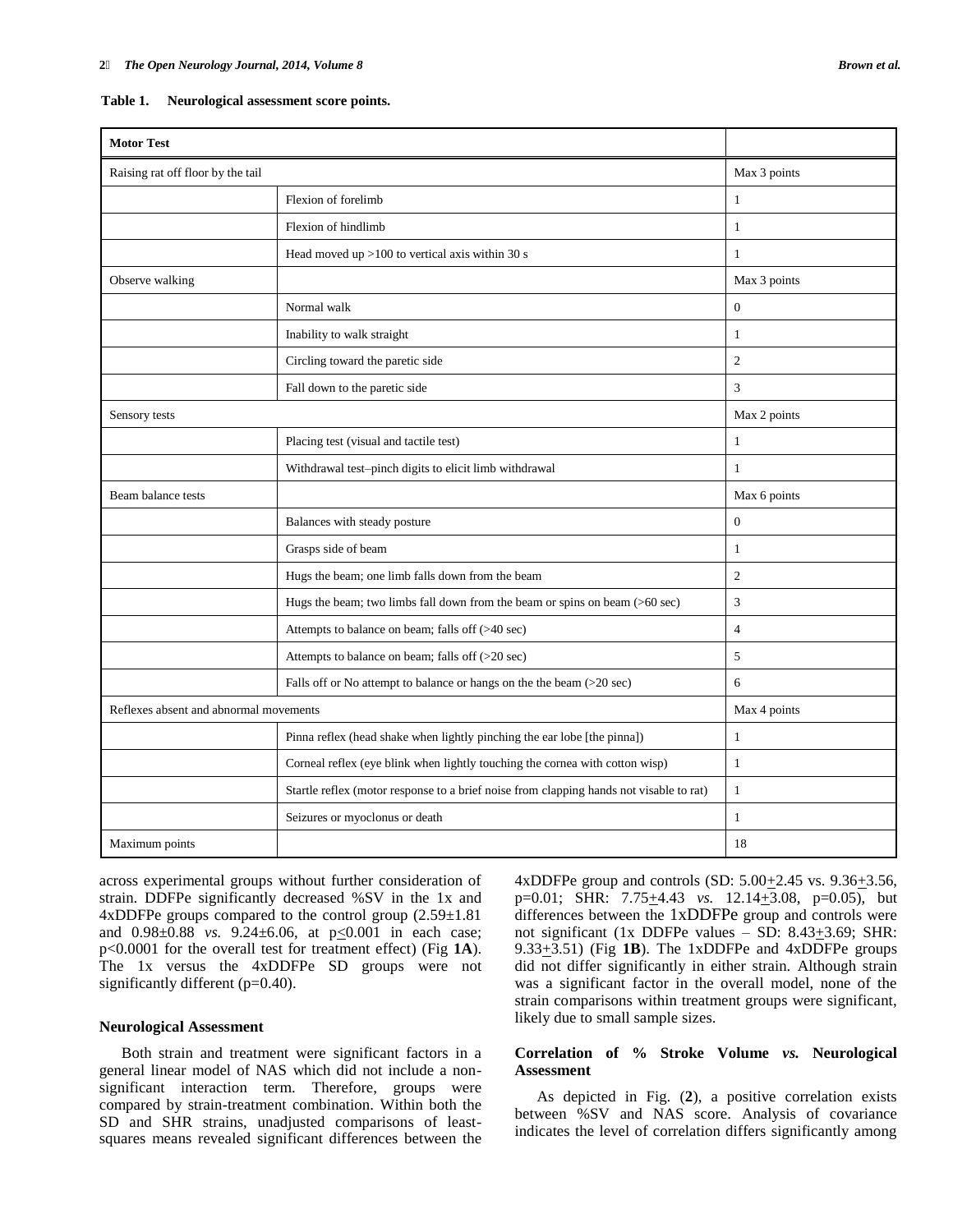

**Fig. (1).** Bar chart of %SV and NAS data.

*A. Percent stroke volume (%SV) in rats 6 hours after DDFPe treatment*. Rats had significantly lower %SV with DDFPe treatment at 1x and 4x treatment vs. controls at \*p $\leq$ 0.001. Means are  $\pm$  SD.

*B. Neurological function scores (NAS) in SHR and SD male rats 6 hours after DDFPe treatment.* SHR (solid bar) and SD (open bar) rats treated with 4x DDFPe had improved neurological function vs. controls \*p=0.05. Both SHR and SD 1x DDFPe *vs.* controls were p=NS. Means are  $\pm$  SD.

the three treatment groups (p=0.002). Further analysis indicated the correlation did not differ significantly between the two groups receiving DDFPe  $(p=0.89)$ . The correlation in the combined DDFPe groups  $(r=0.47)$  differs significantly from that in the control animals ( $r=0.75$ );  $p=0.0005$ .

## **DISCUSSION**

 In this study a marked tissue saving action was found for DDFPe therapy in two strains of rats as determined at six hours post stroke. Both percent stroke volume (%SV) and neurological test scores (NAS) were markedly reduced. Thus, DDFPe provides effective neuroprotection in the critical hyperacute phase by reducing the infarct and improving neurological test scores.

 This corroborates and expands previous rabbit experiments that found DDFPe dramatically reduced infarct volume in the hyperacute phase at four hours post-occlusion [9] and that repeated dosing extended the benefit through the acute phase to the sub-acute phase beginning 24 hours following permanent arterial occlusion [10]. The reduction in infarct volume demonstrates that DDFPe preserves vital tissue despite diminished blood flow and without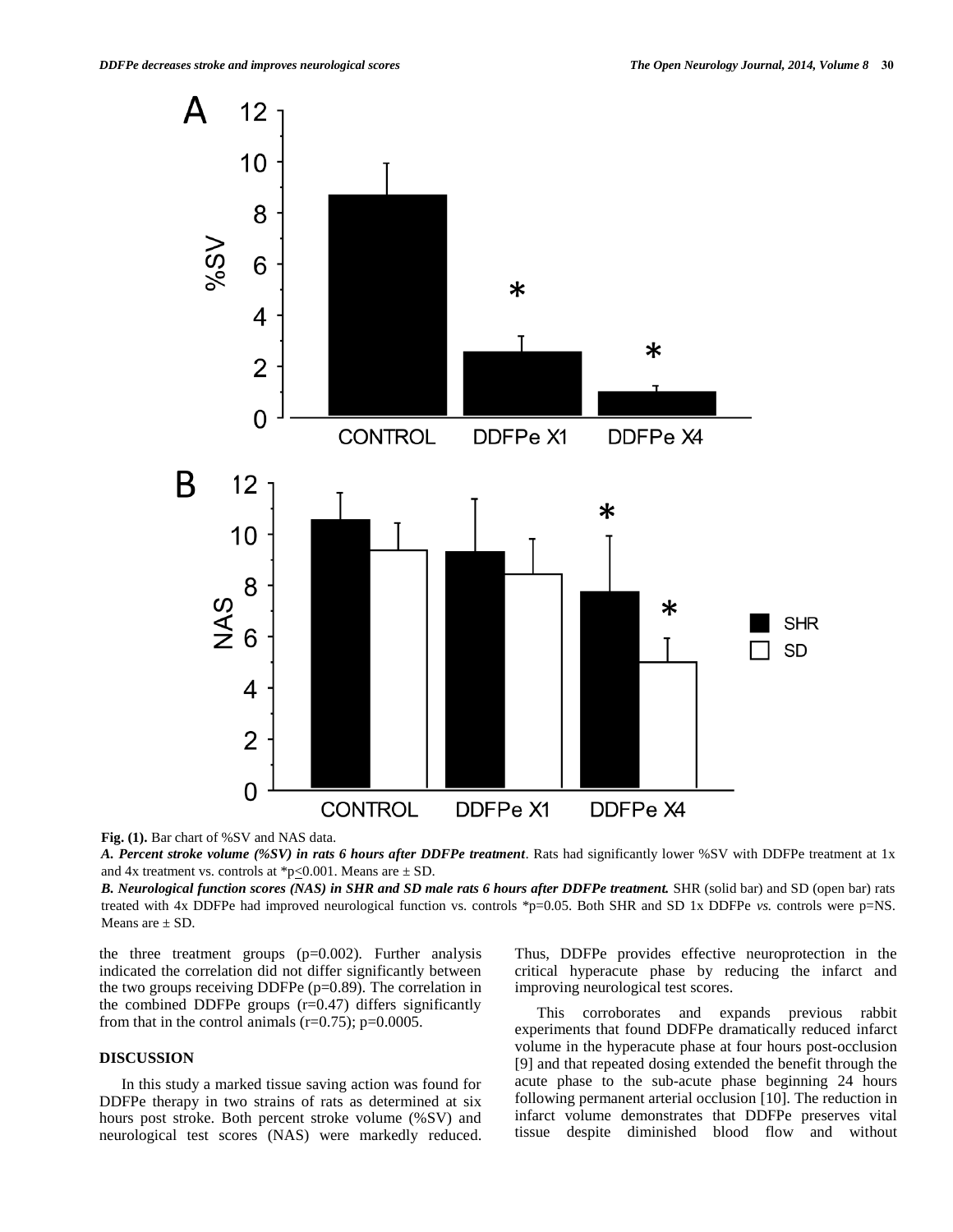

**Fig. (2).** *Regression analysis of %SV correlated with neurological assessment scores (NAS).* Combined data of both SD and SHR rats  $(n=39)$ , in the controls  $(\bullet)$  indicate increasing %SV was associated with a positive correlation of increasing deficits at r=0.75, in the 1x DDFPe (symbol) correlation r=0.24, and in the 4x DDFPe  $(\blacksquare)$  correlation r=0.58, both significantly different from control, p $\leq 0.01$ . This suggests a therapeutic effect of DDFPe.

reperfusion. Further testing in a second animal model was desirable in order to confirm the tissue-preserving action of DDFPe, and to study possible DDFPe therapeutic preservation of neurological function.

 The rat was chosen for this study because of its relatively consistent stroke size and location in the middle cerebral artery occlusion (MCAO) model as well as the excellent behavioral assessment system available in rats. The rat has a larger repertoire of testable behaviors than does the rabbit, enhancing the outcome evaluation in this model. In addition to the frequently used and less expensive Sprague-Dawley rat strain, the Spontaneously Hypertensive rat was used because of its reported higher rate of success for inducement of stroke in the MCAO model [17].

 Our rat studies replicated the excellent tissue sparing previously reported in rabbits in the hyperacute phase. Further, the neurological function at six hours was also markedly improved with repeated DDFPe dose regimens. Rats receiving only one dose did not show improvement in NAS values suggesting that the beneficial effect lasts less than the five hours from administration to NAS measurement. However, the TTC findings were moderately improved with only one dose suggesting that these tissue changes may begin only after the effect of DDFPe slowly wears off. It also suggests that the NAS deficit may still be reversible with repeated doses.

We speculate that the 4xDDFPe treatment preserved more neurons within the penumbra over the five hour period than the 1x treatment. This could preserve more neural

network connections and thus account for the better NAS values. Although the 1xDDFPe treatment reduced stroke volume measured by metabolism on TTC, it is apparent that damaged neurons often did not function well on NAS. A slight increase in neuronal death in the 1x treated rats over that in the 4x treated rats could result in critical interruptions of neural networks responsible for the brain functions assessed by the NAS values. Perhaps the TTC measures can be supplemented with a more sophisticated technique such as fluoro-jade staining [18] in the future.

 It is well proven that MRI and CT images of human stroke at initial diagnosis show infarct volumes closely correlate to eventual clinical outcomes based on neurological function at 90 days [19, 20]. In this rat study infarct volumes and neurological outcomes show significant correlation in the control population, Figure 2. As %SV increases the NAS also increases. However, in the DDFPe therapy groups the correlation is much less impressive. While some animals did show increased NAS values there was much less increase in %SV. A different relationship must apply here and produce less acute tissue metabolic effect. The affected brain may be damaged and not functioning as measured on NAS but not yet dead, therefore not seen as a TTC deficit. This area might or might not recover. More study is required to clarify this.

 In the clinical race to reperfuse ischemic brain the limited time window excludes many patients from receiving treatment. No neuroprotective technique is yet in general use, but DDFPe provides the opportunity to prolong the intervention window, providing greater treatment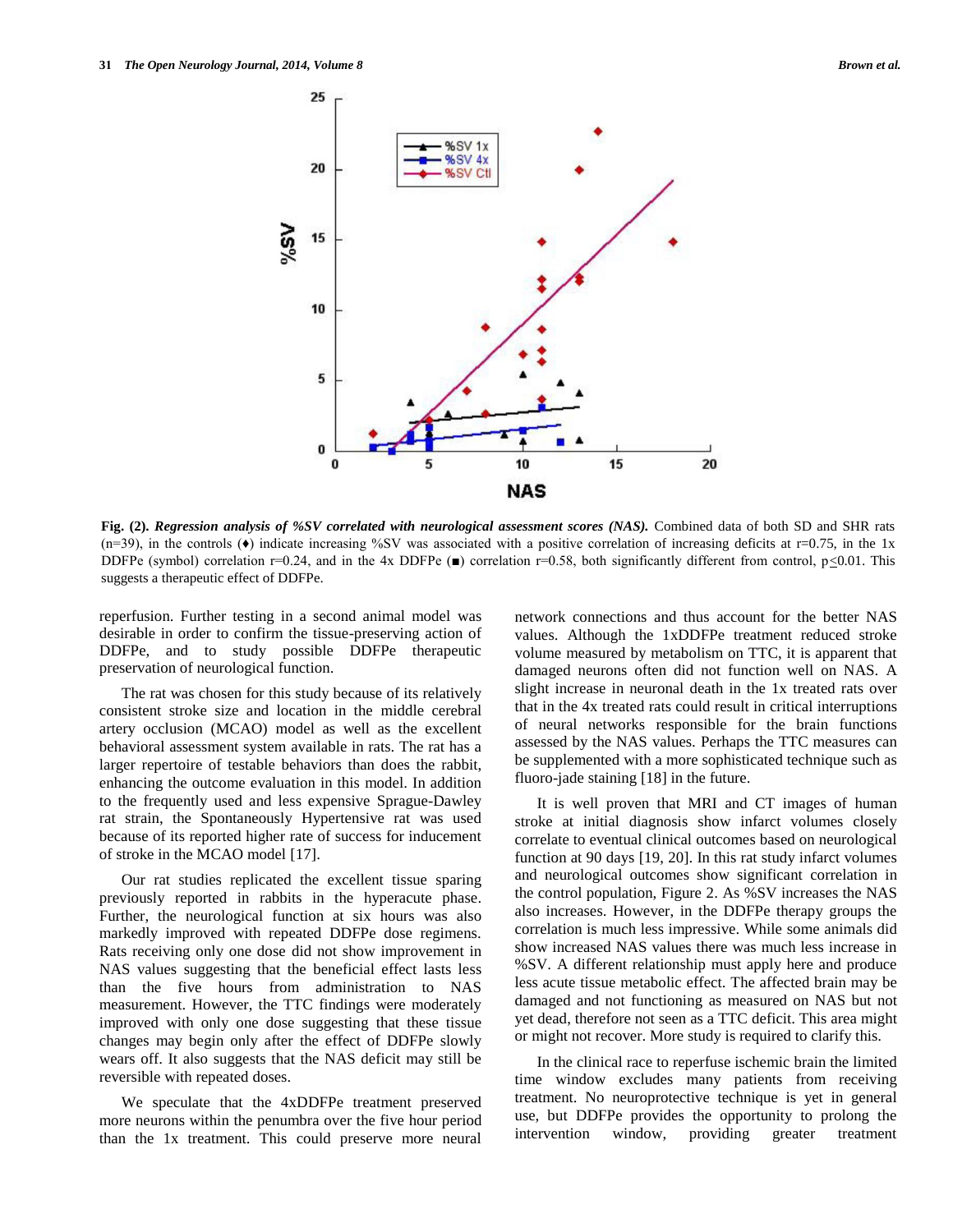opportunity and the possibility of increased favorable outcomes. This "stop the clock" consequence of DDFPe administration is attributed to its well proven properties as a gas transporter.

 The utility of DDFPe in the setting of stroke lies in its ability to carry oxygen. *In vivo*, it is thought that DDFPe forms nanobubbles or perhaps even a "plasma-like interface" [8]. There is some speculation that DDFPe may accumulate in ischemic tissues and participate in transport of oxygen through a serial transport mechanism. These nanodroplets do seem to diffuse quickly through tissues (unpublished observation) and also penetrate thrombi, making DDFPe an ideal neuroprotectant in the face of embolus. Furthermore, the small size of DDFPe permits delivery of oxygen beyond erythrocyte accessibility. Regardless of mechanism, DDFPe displays extraordinary oxygen carrying ability and has been shown in an anemic rat model to raise oxygen saturation 40- 100% [6] and compensate for 90% of the oxygen deficiency [7]. Such oxygen carrying abilities would be beneficial in the context of acute ischemic stroke. Since hypoxia stands as one of the major elicitors of stroke damage, enhancing oxygen content in the blood and critical tissues offers potential to rescue brain tissue in the penumbra.

 This study is limited by the short times tested. This hyperacute phase is extremely important, certainly the most critical of all, but needs to be expanded, with reperfusion, into the acute, sub-acute and chronic phases. Reperfusion can be problematic in some rat models, but preservation of final neurological function with reperfusion would militate strongly for progressing to human trials. Small sample size also limits some categories where attrition reduced desired numbers.

## **CONCLUSION**

 In summary, the rat model shows dramatic improvement in %SV and NAS with multiple doses of IV DDFPe for a six hour period following permanent MCA occlusion. This indicates that DDFPe indeed has an effect in reducing infarct and providing neuroprotection during the critical six hour hyperacute period. Further animal study is justified with the goal of rapid translation into human trials.

#### **ABBREVIATIONS**

| $DDFPe =$  |     | Dodecafluoropentane emulsion     |
|------------|-----|----------------------------------|
| $MCAO =$   |     | middle cerebral artery occlusion |
| <b>NAS</b> | $=$ | neurological assessment scores   |
| %SV        | $=$ | percent stroke volume            |
| <b>SD</b>  | $=$ | <b>Sprague Dawley</b>            |
| <b>SHR</b> | $=$ | Spontaneously Hypertensive Rats  |
| <b>TTC</b> |     | triphenyl tetrazolium chloride   |
|            |     |                                  |

# **CONFLICT OF INTEREST**

 Drs. Culp and Skinner have a use patent pending on DDFPe in stroke.

## **ACKNOWLEDGEMENTS**

 Shaoke Luo MD, Kelly Ball and John Lowery DVM are acknowledged for participation. The DDFPe was kindly provided by NuvOx Pharma, Tucson, AZ. This study was self-funded.

#### **REFERENCES**

- [1] Ferris A, Robertson R, Fabunmi R, Mosca L. American heart association and american stroke association national survey of stroke awareness among women. Circulation 2005; 111: 1321-26.
- [2] Go A, Mozaffarian D, Roger V, *et al*. Heart Disease and Stroke Statistics – 2014 Update: A Report from the American Heart Association. Circulation Online December 18, 2013. Print ISSN: 0009-7322. Online ISSN: 1524-4539.
- [3] Xavier R, Qureshi A, Kirmani J, Yahia A, Bakshi R. Neuroimaging of stroke. South Med J 2003; 96: 367-69.
- [4] Johnson JLH, Dolezal MC, Kerschen A, Matsunaga TO, Unger EC. *In vitro* comparison of dodecafluoropentane (DDFP), perfluorodecalin (PFD), and perfluoroctylbromide (PFOB) in the facilitation of oxygen exchange. Artif Cell Blood Substit 2009; 37: 156-162.
- [5] Riess JG. Understanding the fundamentals of perfluorocarbons and perfluorocarbon emulsions relevant to *in vivo* oxygen delivery. Artif Cell Blood Substit 2005; 33: 47-63.
- [6] Lundgren C, Bergoe G, Olszowka A, Tyssebotn I. Intravascular fluorocarbon-stabilized microbubbles protect against fatal anemia in rats. Artif Cell Blood Substit 2006; 34: 473-68.
- [7] Lundgren C, Bergoe G, Olszowka A, Tyssebotn I. Tissue nitrogen elimination in oxygen-breathing pigs is enhanced by fluorocarbonderived intravascular micr-bubbles. UHM 2005; 32: 215-26.
- [8] Johnson EC, Erickson BK, Podolsky A, Birks EK, Keipert PE, Faithfull NS, Wagner PD. Effects of a perfluorocarbon emulsion for enhanced O2 solubility on hemodynamics and O2 transport in dogs. J Appl Physiol 1995; 79: 1777-86.
- [9] Culp WC, Woods SD, Skinner RD, Brown AT, Lowery JD, Johnson JLH, Unger EC, Hennings LJ, Borrelli MJ, Roberson PK. Dodecafluoropentane emulsion decreases infarct volume in a rabbit ischemic stroke model. JVIR 2012; 23: 116-21.
- [10] Woods SD, Skinner RD, Ricca AM, Brown AT, Lowery JD, Borrelli MJ, Lay JO, Culp WC. Progress in dodecafluoropentane emulsion as a neuroprotective agent in a rabbit stroke model. Mol Neurobiol 2013; 48: 363-7.
- [11] Aspey BS, Taylor FL, Terruli M, Harrison MJ. Temporary middle cerebral artery occlusion in the rat: consistent protocol for a model of stroke and reperfusion. Neuropathol Appl Neurobiol 2000; 26: 232-42.
- [12] Tamura A, Graham DI, McCullough J, Teasdale GM. Focal cerebral ischemia in the rat: 1. Description of technique and early neuropathological consequences following middle cerebral artery occlusion. J Cereb Blood Flow Metab 1981; 1: 53-60.
- [13] Bederson JB, Pitts LH, Tsuji M, Nishimura MC, Davis RL, Bartkowski H. Rat middle cerebral artery occlusion: evaluation of the model and development of a neurologic examination. Stroke 1988; 17: 472-6.
- [14] Brint S, Jacewicz M, Kiessling M, Tanabe J, Pulsinelli W. Focal brain ischemia in the rat: methods for reproducible neocortical infarction using tandem occlusion of the distal middle cerebral and ipsilateral common carotid arteries. J Cereb Blood Flow Metab 1988; 8: 474-85.
- [15] Zhou J, Zhuang J, Li J, *et al*. Long-term post-stroke changes include myelin loss, specific deficits in sensory and motor behaviors and complex cognitive impairment detected using active place avoidance. PLoS One 2013; 8: e57503.
- [16] Chen J, Li Y, Wang L, Lu M, Zhange X, Chopp M. Therapeutic benefit of Intracerebral transplantation of bone marrow stromal cells after cerebral ischemia in rats. J Neurol Sci 2001; 189: 49-57.
- [17] Ren Y, Hashimoto M, Pulsinelli WA, Nowak TS. Hypothermic protection in rat focal ischemia models: strain differences and relevance to "reperfusion injury". J Cerebral Blood Flow Metab 2004; 24: 42-53.
- [18] Liu F, Schafer DP, McCullough LD. TTC, Fluoro-Jade B and NeuN staining confirm evolving phases of infarction induced by